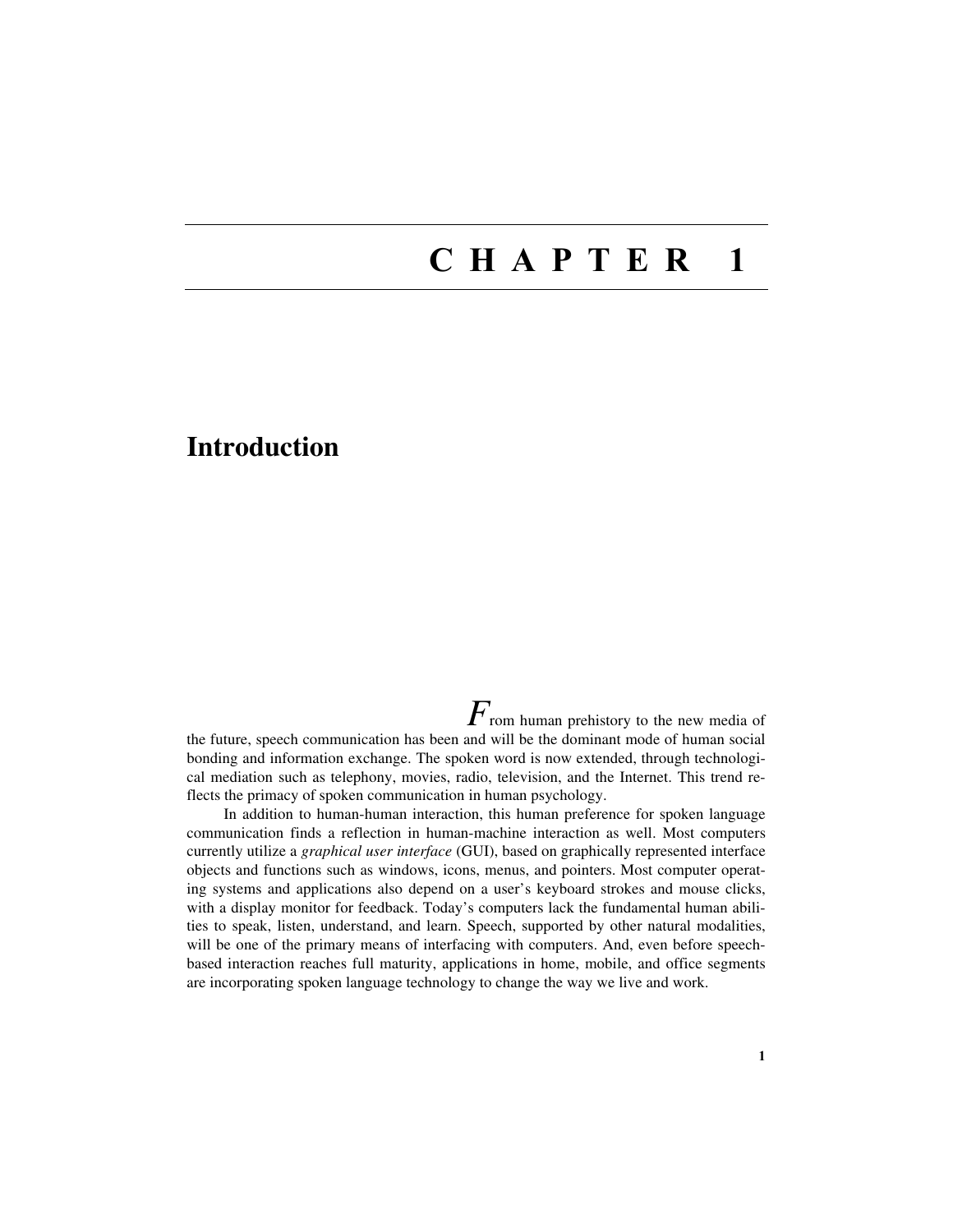A spoken language system needs to have both speech recognition and speech synthesis capabilities. However, those two components by themselves are not sufficient to build a useful spoken language system. An understanding and dialog component is required to manage interactions with the user; and domain knowledge must be provided to guide the system's interpretation of speech and allow it to determine the appropriate action. For all these components, significant challenges exist, including robustness, flexibility, ease of integration, and engineering efficiency. The goal of building commercially viable spoken language systems has long attracted the attention of scientists and engineers all over the world. The purpose of this book is to share our working experience in developing advanced spoken language processing systems with both our colleagues and newcomers. We devote many chapters to systematically introducing fundamental theories and to highlighting what works well based on numerous lessons we learned in developing Microsoft's spoken language systems.

# **1.1. MOTIVATIONS**

What motivates the integration of spoken language as the primary interface modality? We present a number of scenarios, roughly in order of expected degree of technical challenges and expected time to full deployment.

#### **1.1.1. Spoken Language Interface**

There are generally two categories of users who can benefit from adoption of speech as a control modality in parallel with others, such as the mouse, keyboard, touch-screen, and joystick. For novice users, functions that are conceptually simple should be directly accessible. For example, raising the voice output volume under software control on the desktop speakers, a conceptually simple operation, in some GUI systems of today requires opening one or more windows or menus, and manipulating sliders, check-boxes, or other graphical elements. This requires some knowledge of the system's interface conventions and structures. For the novice user, to be able to say *raise the volume* would be more direct and natural. For expert users, the GUI paradigm is sometimes perceived as an obstacle or nuisance and shortcuts are sought. Frequently these shortcuts allow the power user's hands to remain on the keyboard or mouse while mixing content creation with system commands. For example, an operator of a graphic design system for CAD/CAM might wish to specify a text formatting command while keeping the pointer device in position over a selected screen element.

Speech has the potential to accomplish these functions more powerfully than keyboard and mouse clicks. Speech becomes more powerful when supplemented by information streams encoding other dynamic aspects of user and system status, which can be resolved by the semantic component of a complete multimodal interface. We expect such multimodal interactions to proceed based on more complete user modeling, including speech, visual orientation, natural and device-based gestures, and facial expression, and these will be coordinated with detailed system profiles of typical user tasks and activity patterns.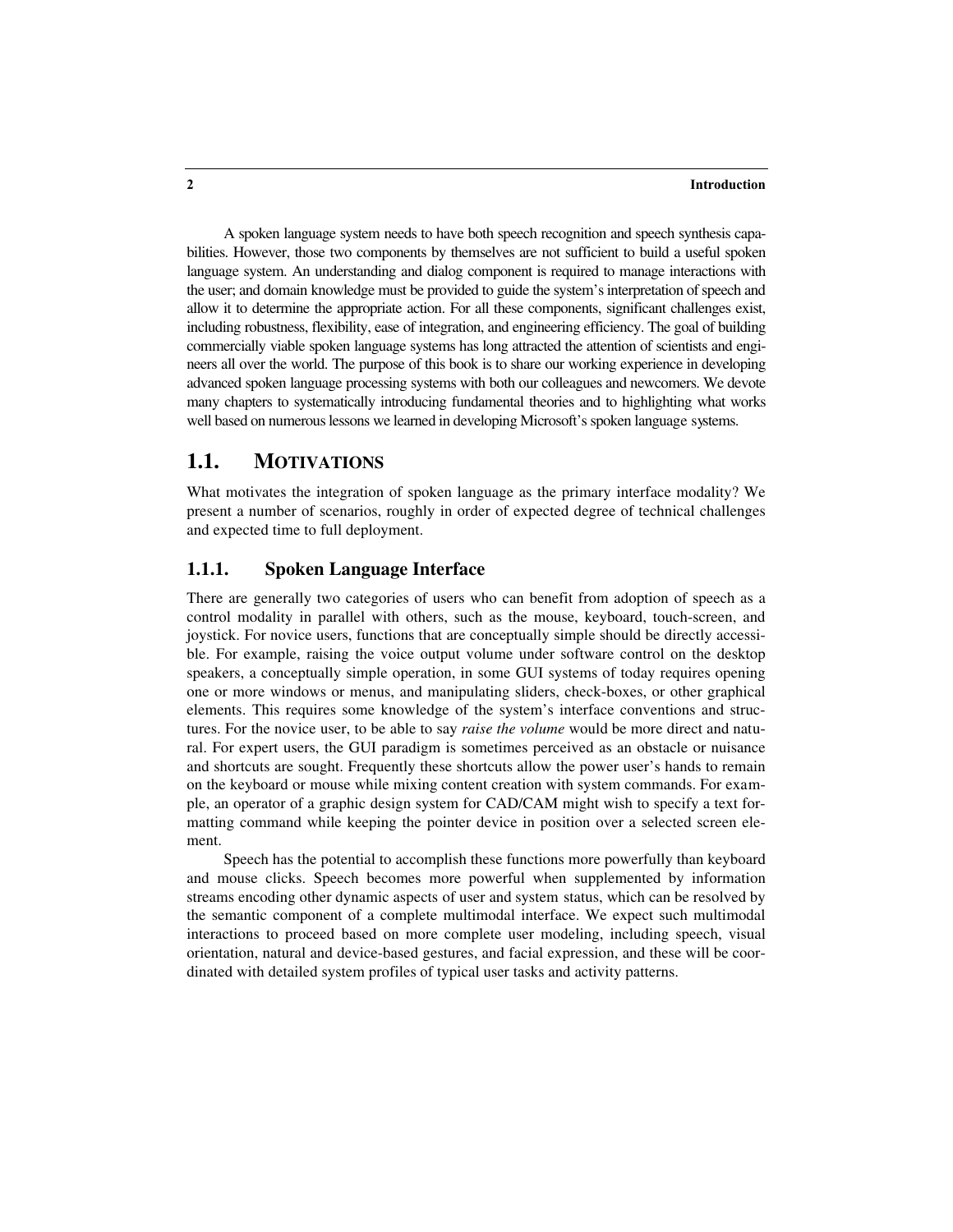#### **Motivations 3**

In some situations you must rely on speech as an input or output medium. For example, with wearable computers, it may be impossible to incorporate a large keyboard. When driving, safety is compromised by any visual distraction, and hands are required for controlling the vehicle. The ultimate speech-only device, the telephone, is far more widespread than the PC. Certain manual tasks may also require full visual attention to the focus of the work. Finally, spoken language interfaces offer obvious benefits for individuals challenged with a variety of physical disabilities, such as loss of sight or limitations in physical motion and motor skills. Chapter 18 contains a detailed discussion on spoken language applications.

## **1.1.2. Speech-to-Speech Translation**

Speech-to-speech translation has been depicted for decades in science fiction stories. Imagine questioning a Chinese-speaking conversational partner by speaking English into an unobtrusive device, and hearing real-time replies you can understand. This scenario, like the spoken language interface, requires both speech recognition and speech synthesis technology. In addition, sophisticated multilingual spoken language understanding is needed. This highlights the need for tightly coupled advances in speech recognition, synthesis, and understanding systems, a point emphasized throughout this book.

## **1.1.3. Knowledge Partners**

The ability of computers to process spoken language as proficient as humans will be a landmark to signal the arrival of truly intelligent machines. Alan Turing [29] introduced his famous *Turing test*. He suggested a game, in which a computer's use of language would form the criterion for intelligence. If the machine could win the game, it would be judged intelligent. In Turing's game, you play the role of an interrogator. By asking a series of questions via a teletype, you must determine the identity of the other two participants: a machine and a person. The task of the machine is to fool you into believing it is a person by responding as a person to your questions. The task of the other person is to convince you the other participant is the machine. The critical issue for Turing was that using language as humans do is sufficient as an operational test for intelligence.

The ultimate use of spoken language is to pass the Turing test in allowing future extremely intelligent systems to interact with human beings as knowledge partners in all aspects of life. This has been a staple of science fiction, but its day will come. Such systems require reasoning capabilities and extensive world knowledge embedded in sophisticated search, communication, and inference tools that are beyond the scope of this book. We expect that spoken language technologies described in this book will form the essential enabling mechanism to pass the Turing test.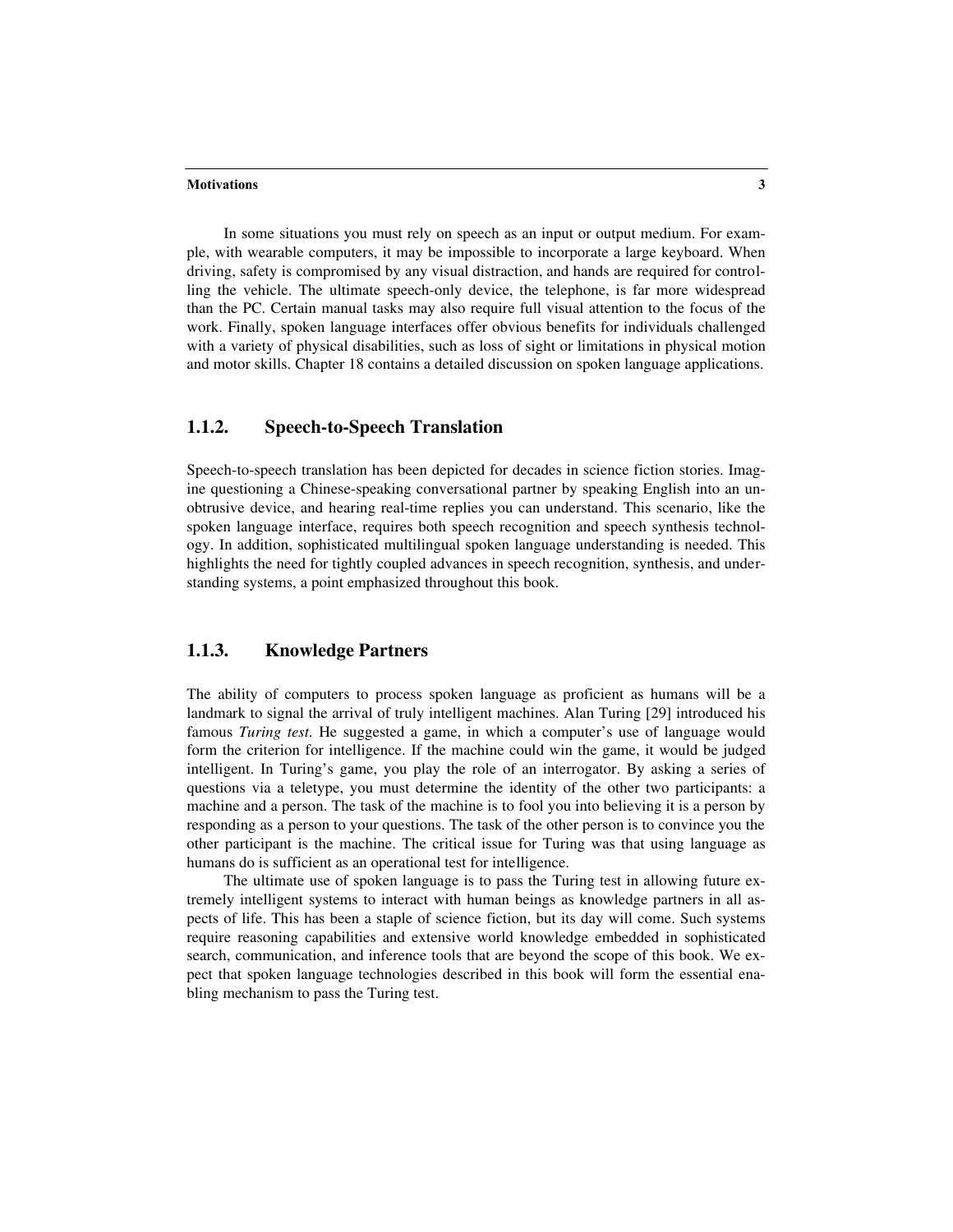## **1.2. SPOKEN LANGUAGE SYSTEM ARCHITECTURE**

*Spoken language processing* refers to technologies related to speech recognition, text-tospeech, and spoken language understanding. A spoken language system has at least one of the following three subsystems: a speech recognition system that converts speech into words, a text-to-speech system that conveys spoken information, and a spoken language understanding system that maps words into actions and that plans system-initiated actions.

There is considerable overlap in the fundamental technologies for these three subareas. Manually created rules have been developed for spoken language systems with limited success. But, in recent decades, data-driven statistical approaches have achieved encouraging results, which are usually based on modeling the speech signal using well-defined statistical algorithms that can automatically extract knowledge from the data. The data-driven approach can be viewed fundamentally as a pattern recognition problem. In fact, speech recognition, text-to-speech conversion, and spoken language understanding can all be regarded as pattern recognition problems. The patterns are either recognized during the runtime operation of the system or identified during system construction to form the basis of runtime generative models such as prosodic templates needed for text-to-speech synthesis. While we use and advocate the statistical approach, we by no means exclude the knowledge engineering approach from consideration. If we have a good set of rules in a given problem area, there is no need to use the statistical approach at all. The problem is that, at time of this writing, we do not have enough knowledge to produce a complete set of high-quality rules. As scientific and theoretical generalizations are made from data collected to construct datadriven systems, better rules may be constructed. Therefore, the rule-based and statistical approaches are best viewed as complementary.

#### **1.2.1. Automatic Speech Recognition**

A source-channel mathematical model described in Chapter 3 is often used to formulate speech recognition problems. As illustrated in Figure 1.1, the speaker's mind decides the source word sequence **W** that is delivered through his/her text generator. The source is passed through a noisy communication channel that consists of the speaker's vocal apparatus to produce the speech waveform and the speech signal processing component of the speech recognizer. Finally, the speech decoder aims to decode the acoustic signal **X** into a word sequence  $\hat{W}$ , which is hopefully close to the original word sequence  $\hat{W}$ .

A typical practical speech recognition system consists of basic components shown in the dotted box of Figure 1.2. Applications interface with the decoder to get recognition results that may be used to adapt other components in the system. *Acoustic models* include the representation of knowledge about acoustics, phonetics, microphone and environment variability, gender and dialect differences among speakers, etc. *Language models* refer to a system's knowledge of what constitutes a possible word, what words are likely to co-occur, and in what sequence. The semantics and functions related to an operation a user may wish to perform may also be necessary for the language model. Many uncertainties exist in these areas, associated with speaker characteristics, speech style and rate, recognition of basic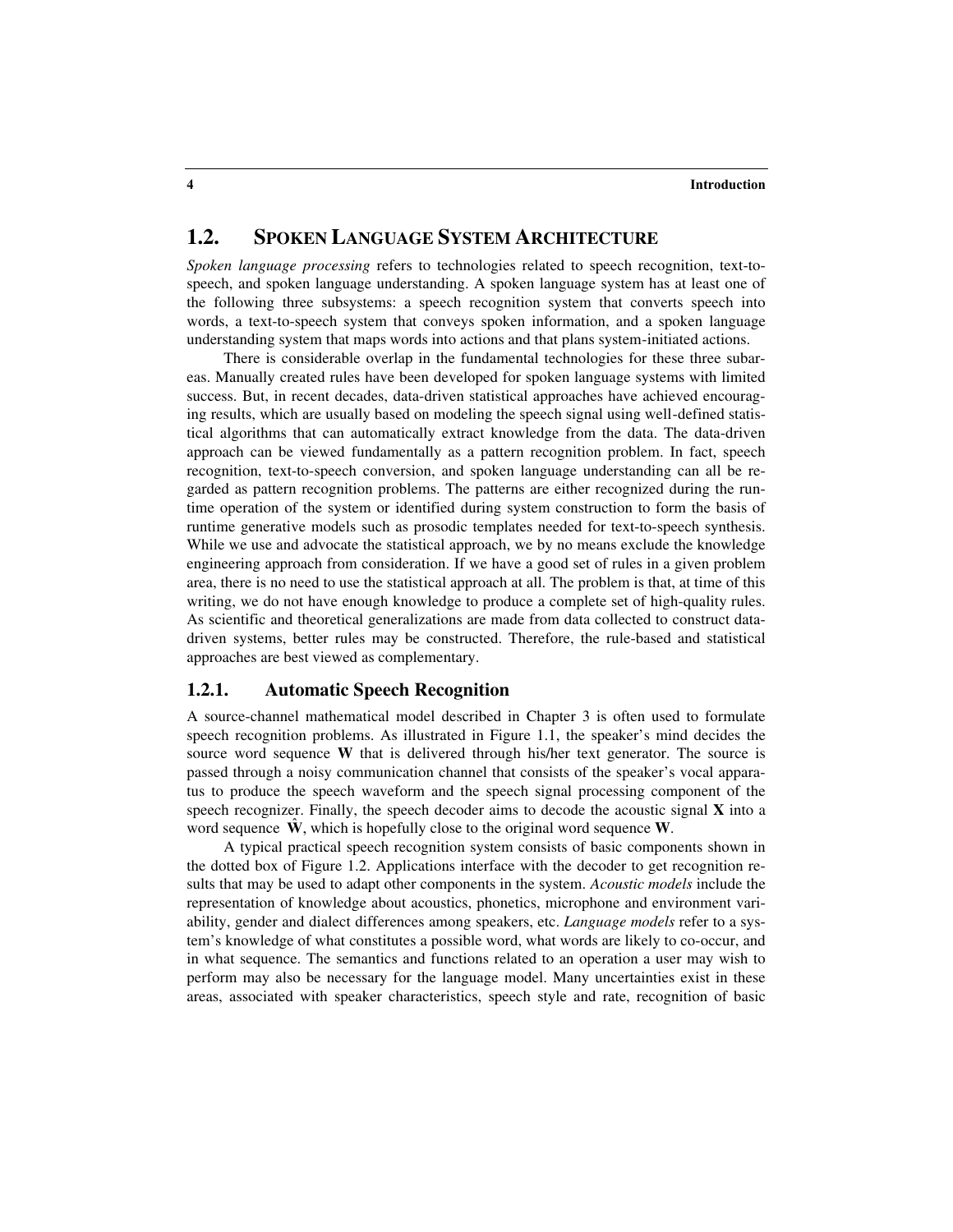speech segments, possible words, likely words, unknown words, grammatical variation, noise interference, nonnative accents, and confidence scoring of results. A successful speech recognition system must contend with all of these uncertainties. But that is only the beginning. The acoustic uncertainties of the different accents and speaking styles of individual speakers are compounded by the lexical and grammatical complexity and variations of spoken language, which are all represented in the language model.



Figure 1.1 A source-channel model for a speech recognition system [15].

The speech signal is processed in the signal processing module that extracts salient feature vectors for the decoder. The decoder uses both acoustic and language models to generate the word sequence that has the maximum posterior probability for the input feature vectors. It can also provide information needed for the adaptation component to modify either the acoustic or language models so that improved performance can be obtained.



**Figure 1.2** Basic system architecture of a speech recognition system [12].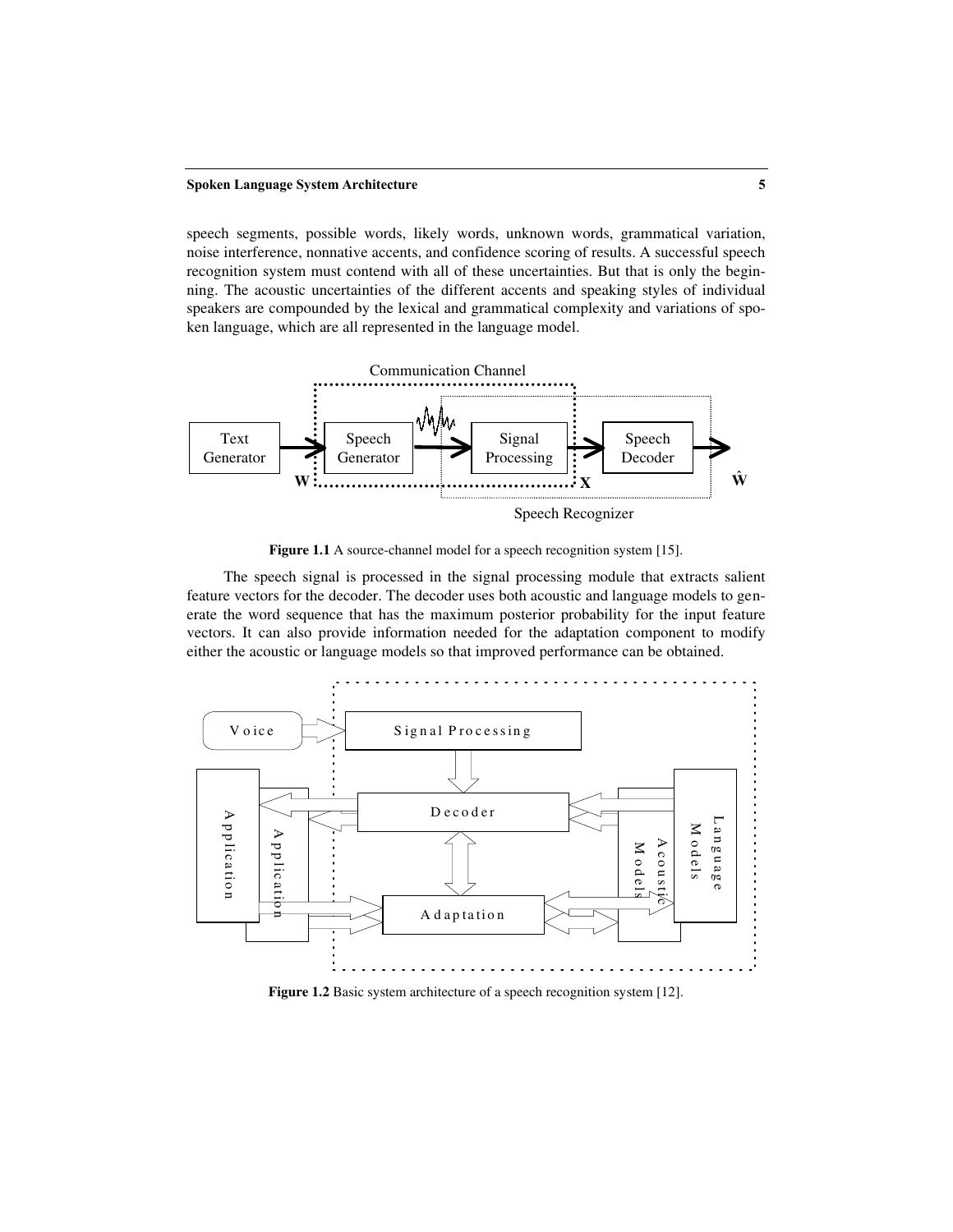

**Figure 1.3** Basic system architecture of a TTS system.

## **1.2.2. Text-to-Speech Conversion**

The term *text-to-speech*, often abbreviated as TTS, is easily understood. The task of a text-tospeech system can be viewed as speech recognition in reverse – a process of building a machinery system that can generate human-like speech from any text input to mimic human speakers. TTS is sometimes called *speech synthesis*, particularly in the engineering community.

The conversion of words in written form into speech is nontrivial. Even if we can store a huge dictionary for most common words in English; the TTS system still needs to deal with millions of names and acronyms. Moreover, in order to sound natural, the intonation of the sentences must be appropriately generated.

The development of TTS synthesis can be traced back to the 1930s when Dudley's *Voder*, developed by Bell Laboratories, was demonstrated at the World's Fair [18]. Taking advantage of increasing computation power and storage technology, TTS researchers have been able to generate high-quality commercial multilingual text-to-speech systems, although the quality is inferior to human speech for general-purpose applications.

The basic TTS components are shown in Figure 1.3. The text analysis component normalizes the text to the appropriate form so that it becomes speakable. The input can be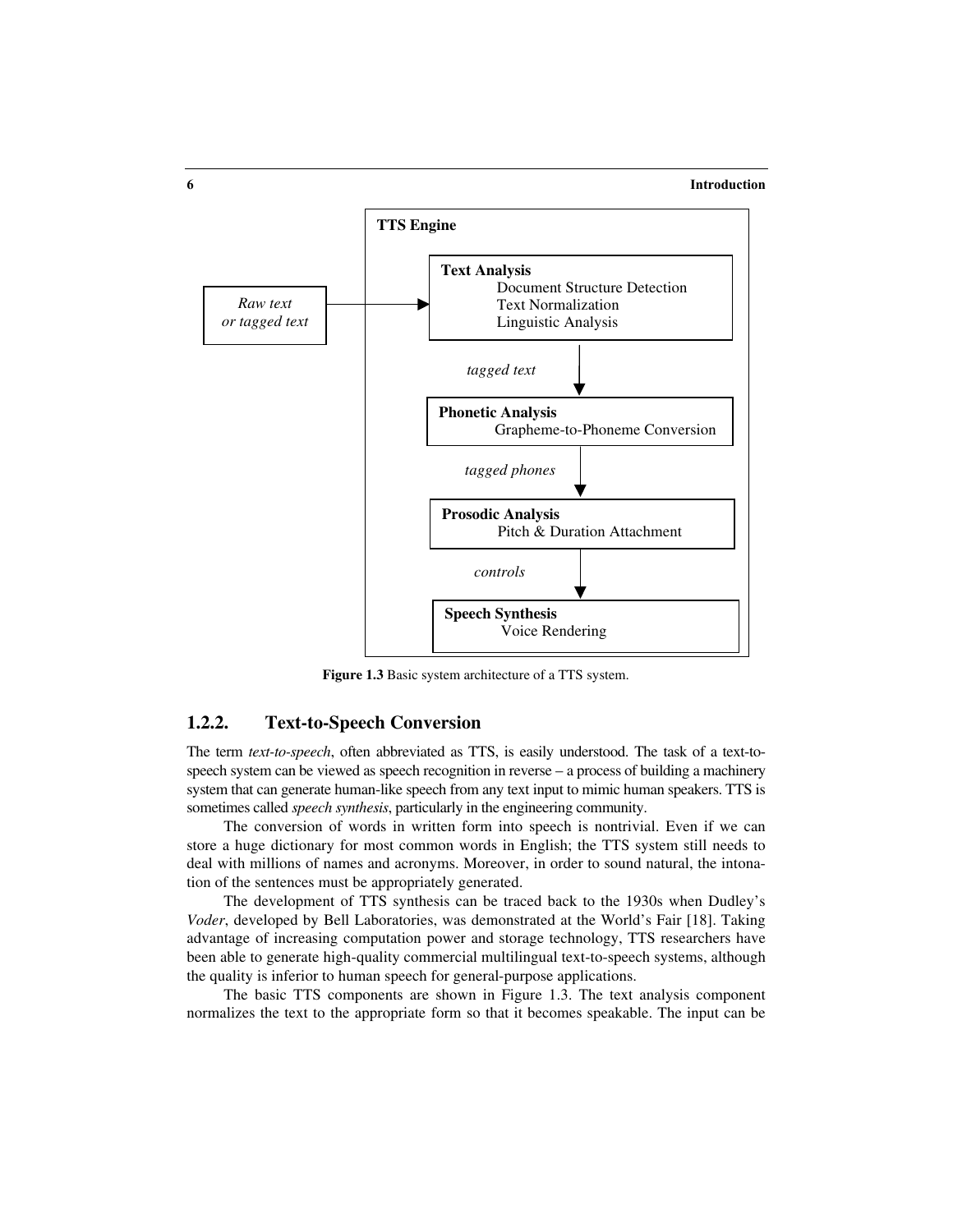either raw text or tagged. These tags can be used to assist text, phonetic, and prosodic analysis. The phonetic analysis component converts the processed text into the corresponding phonetic sequence, which is followed by prosodic analysis to attach appropriate pitch and duration information to the phonetic sequence. Finally, the speech synthesis component takes the parameters from the fully tagged phonetic sequence to generate the corresponding speech waveform.

Various applications have different degrees of knowledge about the structure and content of the text that they wish to speak so some of the basic components shown in Figure 1.3 can be skipped. For example, some applications may have certain broad requirements such as rate and pitch. These requirements can be indicated with simple command tags appropriately located in the text. Many TTS systems provide a set of markups (tags), so the text producer can better express their semantic intention. An application may know a lot about the structure and content of the text to be spoken to greatly improve speech output quality. For engines providing such support, the *text analysis* phase can be skipped, in whole or in part. If the system developer knows the phonetic form, the phonetic analysis module can be skipped as well. The prosodic analysis module assigns a numeric duration to every phonetic symbol and calculates an appropriate pitch contour for the utterance or paragraph. In some cases, an application may have prosodic contours precalculated by some other process. This situation might arise when TTS is being used primarily for compression, or the prosody is *transplanted* from a real speaker's utterance. In these cases, the quantitative prosodic controls can be treated as special tagged field and sent directly along with the phonetic stream to speech synthesis for voice rendition.

#### **1.2.3. Spoken Language Understanding**

Whether a speaker is inquiring about flights to Seattle, reserving a table at a Pittsburgh restaurant, dictating an article in Chinese, or making a stock trade, a spoken language understanding system is needed to interpret utterances in context and carry out appropriate actions. Lexical, syntactic, and semantic knowledge must be applied in a manner that permits cooperative interaction among the various levels of acoustic, phonetic, linguistic, and application knowledge in minimizing uncertainty. Knowledge of the characteristic vocabulary, typical syntactic patterns, and possible actions in any given application context for both interpretation of user utterances and planning system activity are the heart and soul of any spoken language understanding system.

A schematic of a typical spoken language understanding system is shown in Figure 1.4. Such a system typically has a speech recognizer and a speech synthesizer for basic speech input and output, and a *sentence interpretation* component to parse the speech recognition results into semantic forms, which often need *discourse analysis* to track context and resolve ambiguities. The *Dialog Manager* is the central component that communicates with applications and the spoken language understanding modules such as discourse analysis, sentence interpretation, and response generation.

While most components of the system may be partly or wholly generic, the dialog manager controls the flow of conversation tied to the action. The dialog manager is respon-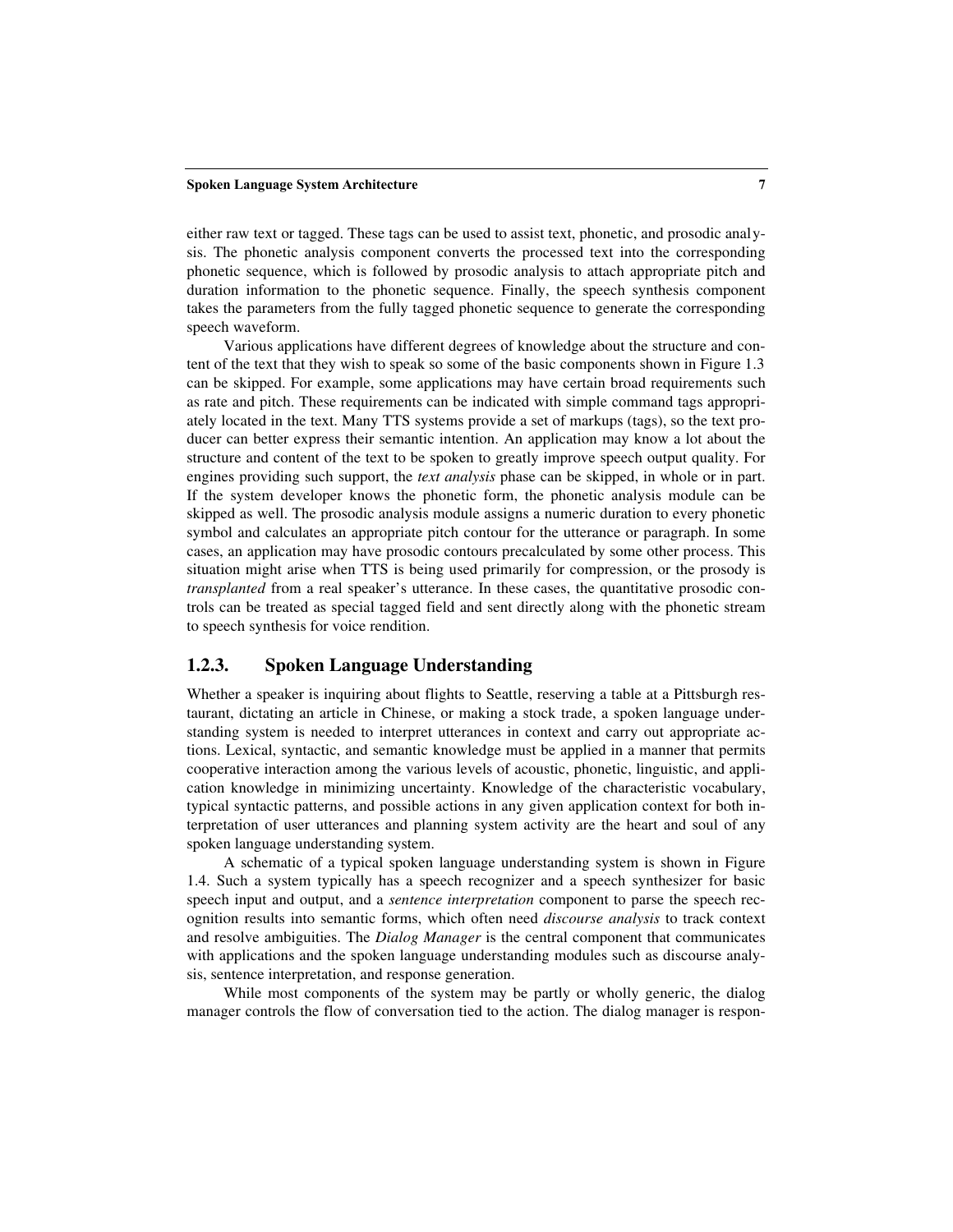sible for providing status needed for formulating responses, and maintaining the system's idea of the state of the discourse. The discourse state records the current transaction, dialog goals that motivated the current transaction, current objects in focus (temporary center of attention), the object history list for resolving dependent references, and other status information. The discourse information is crucial for sentence interpretation to interpret utterances in context. Various systems may alter the flow of information implied in Figure 1.4. For example, the dialog manager may be able to supply contextual discourse information or pragmatic inferences, as feedback to guide the recognizer's evaluation of hypotheses at the earliest level of search.



**Figure 1.4** Basic system architecture of a spoken language understanding system.

# **1.3. BOOK ORGANIZATION**

We attempt to present a comprehensive introduction to spoken language processing, which includes not only fundamentals but also a practical guide to build a working system that requires knowledge in speech signal processing, recognition, text-to-speech, spoken language understanding, and application integration. Since there is considerable overlap in the fundamental spoken language processing technologies, we have devoted Part I to the foundations needed. Part I contains background on speech production and perception, probability and information theory, and pattern recognition. Parts II, III, IV, and V include chapters on speech processing, speech recognition, speech synthesis, and spoken language systems, respectively. A reader with sufficient background can skip Part I, referring back to it later as needed. For example, the discussion of speech recognition in Part III relies on the pattern recognition algorithms presented in Part I. Algorithms that are used in several chapters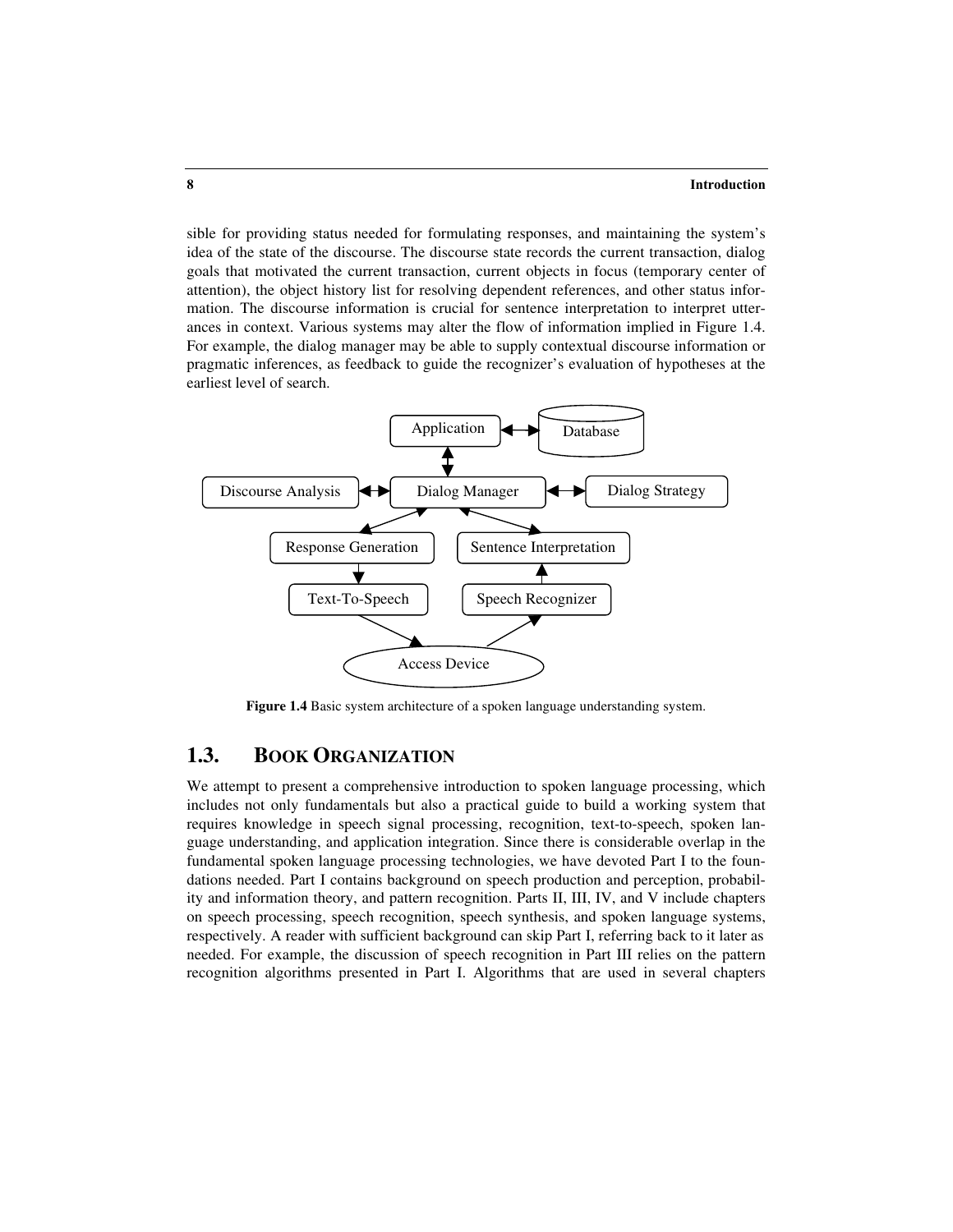within Part III are also included in Parts I and II. Since the field is still evolving, at the end of each chapter we provide a historical perspective and list further readings to facilitate future research.

#### **1.3.1. Part I: Fundamental Theory**

Chapters 2 to 4 provide you with a basic theoretic foundation to better understand techniques that are widely used in modern spoken language systems. These theories include the essence of linguistics, phonetics, probability theory, information theory, and pattern recognition. These chapters prepare you fully to understand the rest of the book.

Chapter 2 discusses the basic structure of spoken language including speech science, phonetics, and linguistics. Chapter 3 covers probability theory and information theory, which form the foundation of modern pattern recognition. Many important algorithms and principles in pattern recognition and speech coding are derived based on these theories. Chapter 4 introduces basic pattern recognition, including decision theory, estimation theory, and a number of algorithms widely used in speech recognition. Pattern recognition forms the core of most of the algorithms used in spoken language processing.

## **1.3.2. Part II: Speech Processing**

Part II provides you with necessary speech signal processing knowledge that is critical to spoken language processing. Most of what discuss here is traditionally the subject of electrical engineering.

Chapters 5 and 6 focus on how to extract useful information from the speech signal. The basic principles of digital signal processing are reviewed and a number of useful representations for the speech signal are discussed. Chapter 7 covers how to compress these representations for efficient transmission and storage.

### **1.3.3. Part III: Speech Recognition**

Chapters 8 to 13 provide you with an in-depth look at modern speech recognition systems. We highlight techniques that have been proven to work well in real systems and explain in detail how and why these techniques work from both theoretic and practical perspectives.

Chapter 8 introduces hidden Markov models, the most prominent technique used in modern speech recognition systems. Chapters 9 and 11 deal with acoustic modeling and language modeling respectively. Because environment robustness is critical to the success of practical systems, we devote Chapter 10 to discussing how to make systems less affected by environment noises. Chapters 12 and 13 deal in detail with how to efficiently implement the decoder for speech recognition. Chapter 12 discusses a number of basic search algorithms, and Chapter 13 covers large vocabulary speech recognition. Throughout our discussion, Microsoft's Whisper speech recognizer is used as a case study to illustrate the methods introduced in these chapters.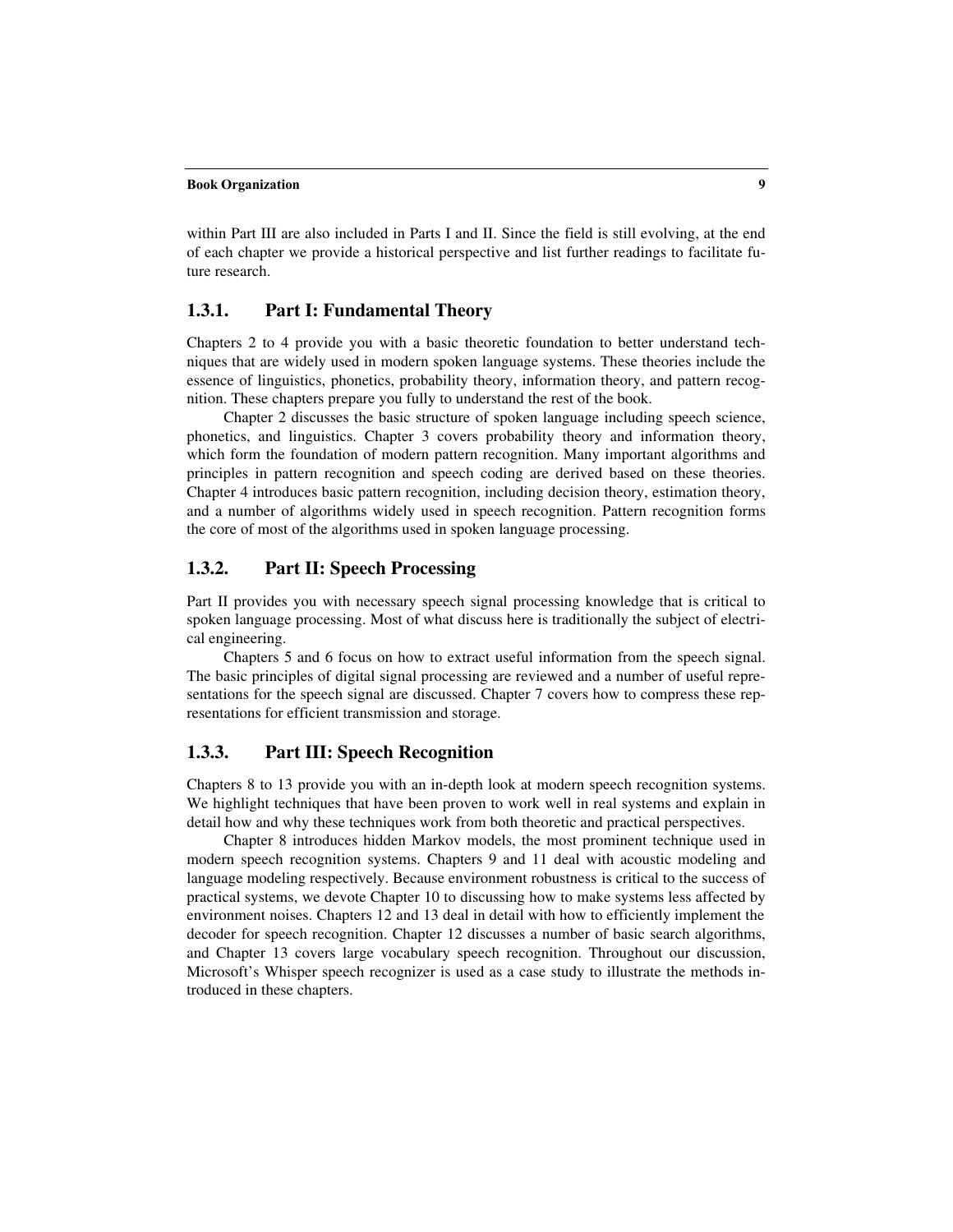#### **1.3.4. Part IV: Text-to-Speech Systems**

In Chapters 14 through 16, we discuss proven techniques in building text-to-speech systems. The synthesis system consists of major components found in speech recognition systems, except that they are in the reverse order.

Chapter 14 covers the analysis of written documents and the text needed to support spoken rendition, including the interpretation of audio markup commands, interpretation of numbers and other symbols, and conversion from orthographic to phonetic symbols. Chapter 15 focuses on the generation of pitch and duration controls for linguistic and emotional effect. Chapter 16 discusses the implementation of the synthetic voice, and presents algorithms to manipulate a limited voice data set to support a wide variety of pitch and duration controls required by the text analysis. We highlight the importance of trainable synthesis, with Microsoft's Whistler TTS system as an example.

#### **1.3.5. Part V: Spoken Language Systems**

As discussed in Section 1.1, spoken language applications motivate spoken language R&D. The central component is the spoken language understanding system. Since it is closely related to applications, we group it together with application and interface design.

Chapter 17 covers spoken language understanding. The output of the recognizer requires interpretation and action in a particular application context. This chapter details useful strategies for dialog management, and the coordination of all the speech and system resources to accomplish a task for a user. Chapter 18 concludes the book with a discussion of important principles for building spoken language interfaces and applications, including general human interface design goals, and interaction with other modalities in specific application contexts. Microsoft's MiPad is used as a case study to illustrate a number of issues in developing spoken language and multimodal applications.

#### **1.4. TARGET AUDIENCES**

This book can serve a variety of audiences:

**Integration engineers**: Software engineers who want to build spoken language systems, but who do not want to learn detailed speech technology internals, will find plentiful relevant material, including application design and software interfaces. Anyone with a professional interest in aspects of speech applications, integration, and interfaces can also achieve enough understanding of how the core technologies work, to allow them to take full advantage of state-of-the-art capabilities.

**Speech technology engineers**: Engineers and researchers working on various subspe

cialties within the speech field will find this book a useful guide to understanding related technologies in sufficient depth to help them gain insight on where their own approaches overlap with, or diverge from, their neighbors' common practice.

**Graduate students**: This book can serve as a primary textbook in a graduate or advanced undergraduate speech analysis or language engineering course. It can serve as a sup-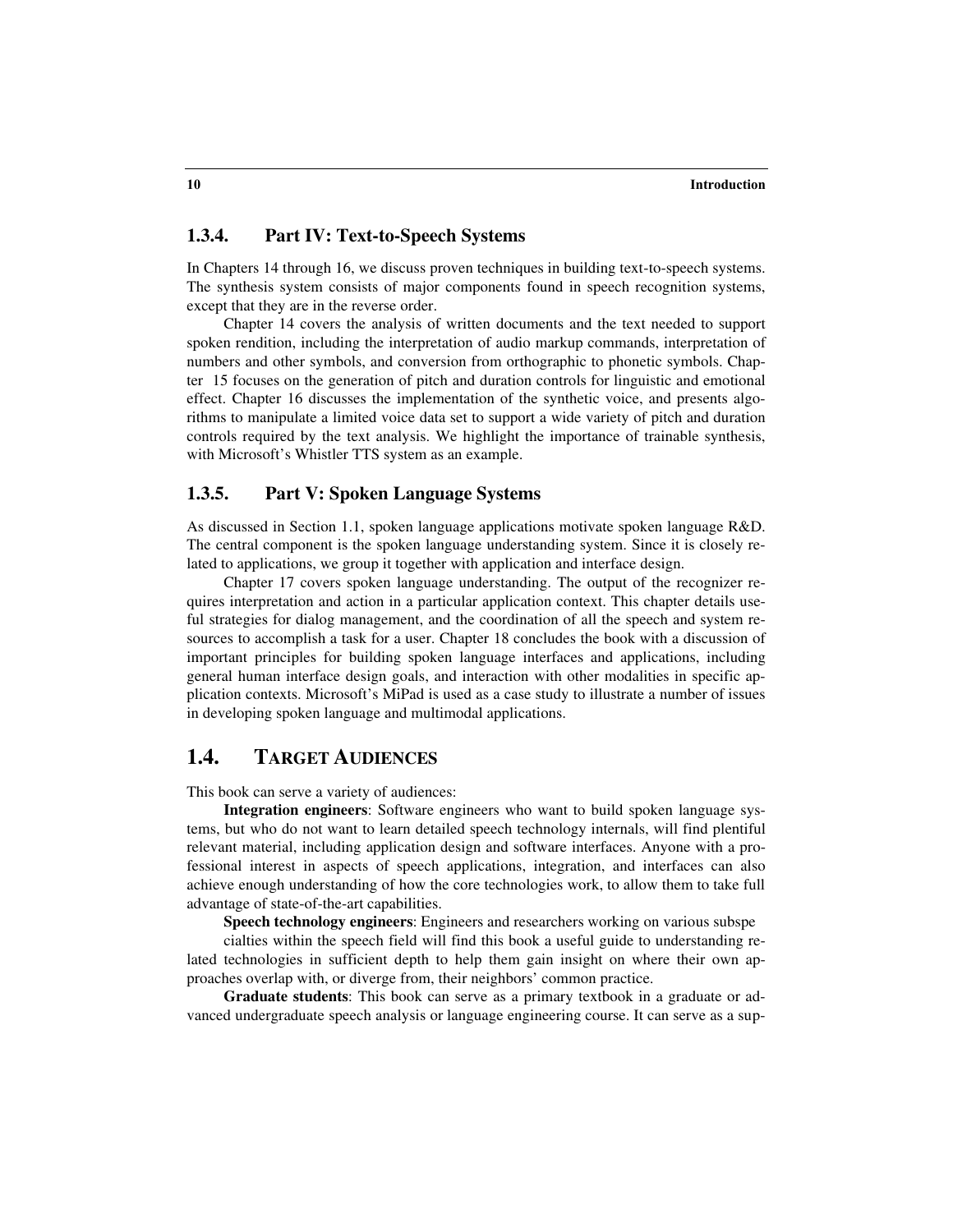#### **Historical Perspective and Further Reading 11**

plementary textbook in some applied linguistics, digital signal processing, computer science, artificial intelligence, and possibly psycholinguistics course.

**Linguists**: As the practice of linguistics increasingly shifts to empirical analysis of real-world data, students and professional practitioners alike should find a comprehensive introduction to the technical foundations of computer processing of spoken language helpful. The book can be read at different levels and through different paths, for readers with differing technical skills and background knowledge.

**Speech scientists**: Researchers engaged in professional work on issues related to normal or pathological speech may find this complete exposition of the state-of-the-art in computer modeling of generation and perception of speech interesting.

**Business planners**: Increasingly, business and management functions require some level of insight into the vocabulary and common practices of technology development. While not the primary audience, managers, marketers, and others with planning responsibilities and sufficient technical background will find portions of this book useful in evaluating competing proposals, and in making business decisions related to the speech technology components.

# **1.5. HISTORICAL PERSPECTIVE AND FURTHER READING**

Spoken language processing is a diverse field that relies on knowledge of language at the levels of signal processing, acoustics, phonology, phonetics, syntax, semantics, pragmatics, and discourse. The foundations of spoken language processing lie in computer science, electrical engineering, linguistics, and psychology. In the 1970s an ambitious speech understanding project was funded by DARPA, which led to many seminal systems and technologies [17]. A number of human language technology projects funded by DARPA in the 1980s and 1990s further accelerated the progress, as evidenced by many papers published in *The Proceedings of the DARPA Speech and Natural Language/Human Language Workshop*. The field is still rapidly progressing and there are a number of excellent review articles and introductory books. We provide a brief list here. More detailed references can be found within each chapter of this book. Gold and Morgan's *Speech and Audio Signal Processing* [10] also has a strong historical perspective on spoken language processing.

Hyde [14] and Reddy [24] provided an excellent review of early speech recognition work in the 1970s. Some of the principles are still applicable to today's speech recognition research. Waibel and Lee assembled many seminal papers in *Readings in Speech Recognition Speech Recognition* [31]. There are a number of excellent books on modern speech recognition [1, 13, 15, 22, 23].

Where does the state of the art speech recognition system stand today? A number of different recognition tasks can be used to compare the recognition error rate of people vs. machines. Table 1.1 shows five typical recognition tasks with vocabularies ranging from 10 to 5000 words speaker-independent continuous speech recognition. The Wall Street Journal Dictation (WSJ) Task has a 5000-word vocabulary as a continuous dictation application for the WSJ articles. In Table 1.1, the error rate for machines is based on state of the art speech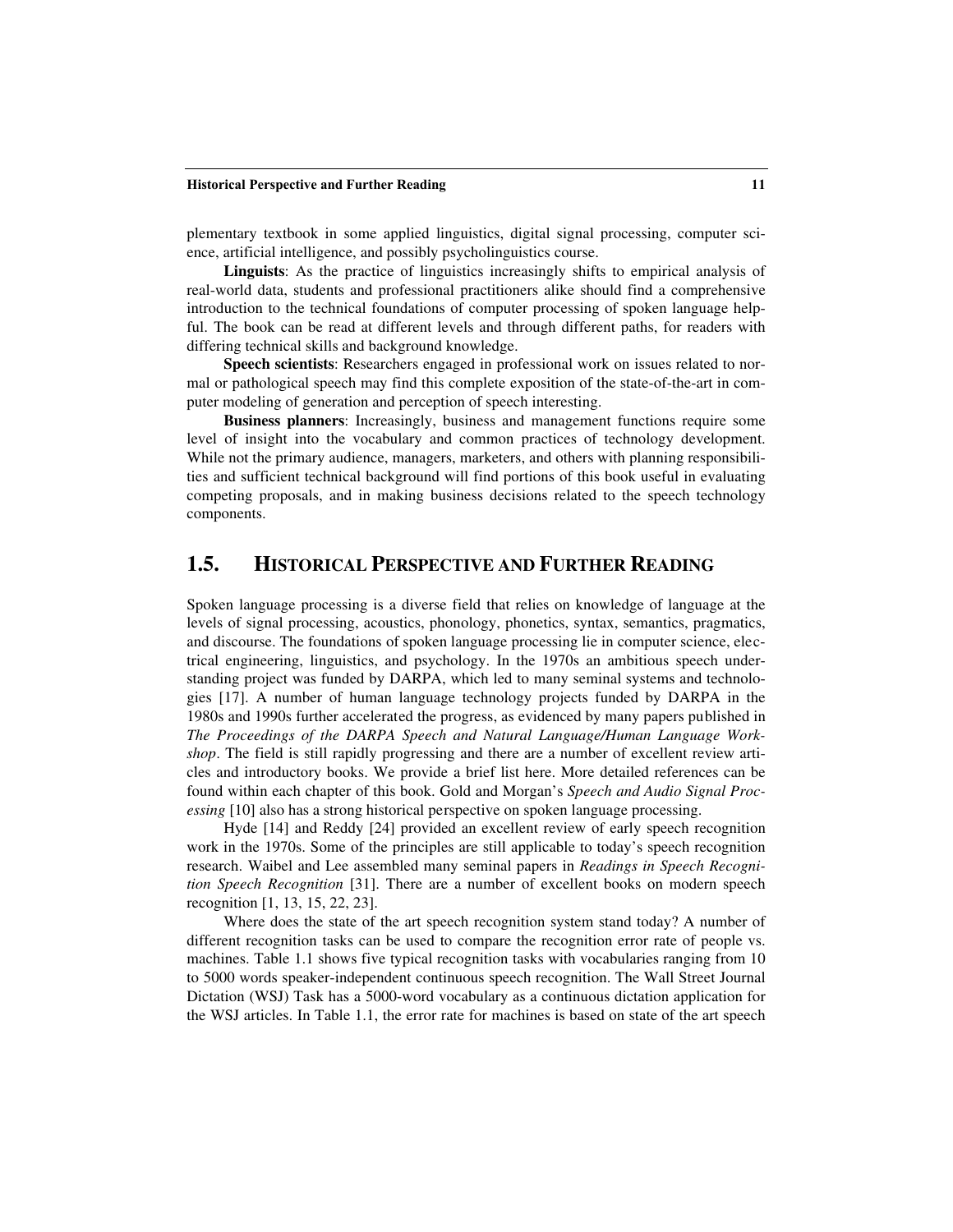recognizers such as systems described in Chapter 9, and the error rate of humans is based on a range of subjects tested on the similar task. We can see the error rate of humans is at least 5 times smaller than machines except for the sentences that are generated from a trigram language model, where the sentences have the perfect match between humans and machines so humans cannot use high-level knowledge that is not used in machines.<sup>1</sup>

| <b>Tasks</b>                            | <b>Vocabulary</b> | <b>Humans</b> | <b>Machines</b> |
|-----------------------------------------|-------------------|---------------|-----------------|
| Connected digits                        | 10                | 0.009%        | 0.72%           |
| Alphabet letters                        | 26                | $1\%$         | 5%              |
| Spontaneous telephone speech            | 2000              | 3.8%          | 36.7%           |
| WSJ with clean speech                   | 5000              | $0.9\%$       | $4.5\%$         |
| WSJ with noisy speech (10-db SNR)       | 5000              | $1.1\%$       | 8.6%            |
| Clean speech based on trigram sentences | 20,000            | 7.6%          | 4.4%            |

**Table 1.1** Word error rate comparisons between human and machines on similar tasks.

We can see that humans are far more robust than machines for normal tasks. The error rate for machine spontaneous conversational telephone speech recognition is above 35%, more than a factor 10 higher than humans on the similar task. In addition, the error rate of humans does not increase as dramatically as machines when the environment becomes noisy (from quiet to 10-db SNR environments on the WSJ task). The relative error rate of humans increases from 0.9% to 1.1% (1.2 times), while the error rate of CSR systems increases from 4.5% to 8.6% (1.9 times). One interesting experiment is that when we generated sentences using the WSJ trigram language model (cf. Chapter 11), the difference between humans and machines disappears (the last row in Table 1.1). In fact, the error rate of humans is even higher than machines. This is because both humans and machines have the same high-level syntactic and semantic models. The test sentences are somewhat random to humans but perfect to machines that used the same trigram model for decoding. This experiment indicates humans make more effective use of semantic and syntactic constraints for improved speech recognition in meaningful conversation. In addition, machines don't have attention problems as humans do on random sentences.

Fant [7] gave an excellent introduction to speech production. Early reviews of text-tospeech synthesis can be found in [3, 8, 9]. Sagisaka [26] and Carlson [6] provide more recent reviews of progress in speech synthesis. A more detailed treatment can be found in [19, 30].

Where does the state of the art text to speech system stand today? Unfortunately, like speech recognition, this is not a solved problem either. Although machine storage capabilities are improving, the quality remains a challenge for many researchers if we want to pass the Turing test.

 $\overline{a}$ 

<sup>&</sup>lt;sup>1</sup> Some of these experiments were conducted at Microsoft with only a small number of human subjects (3-5 people), which is not statistically significant. Nevertheless, the experiments give some interesting insight on the performance of humans and machines.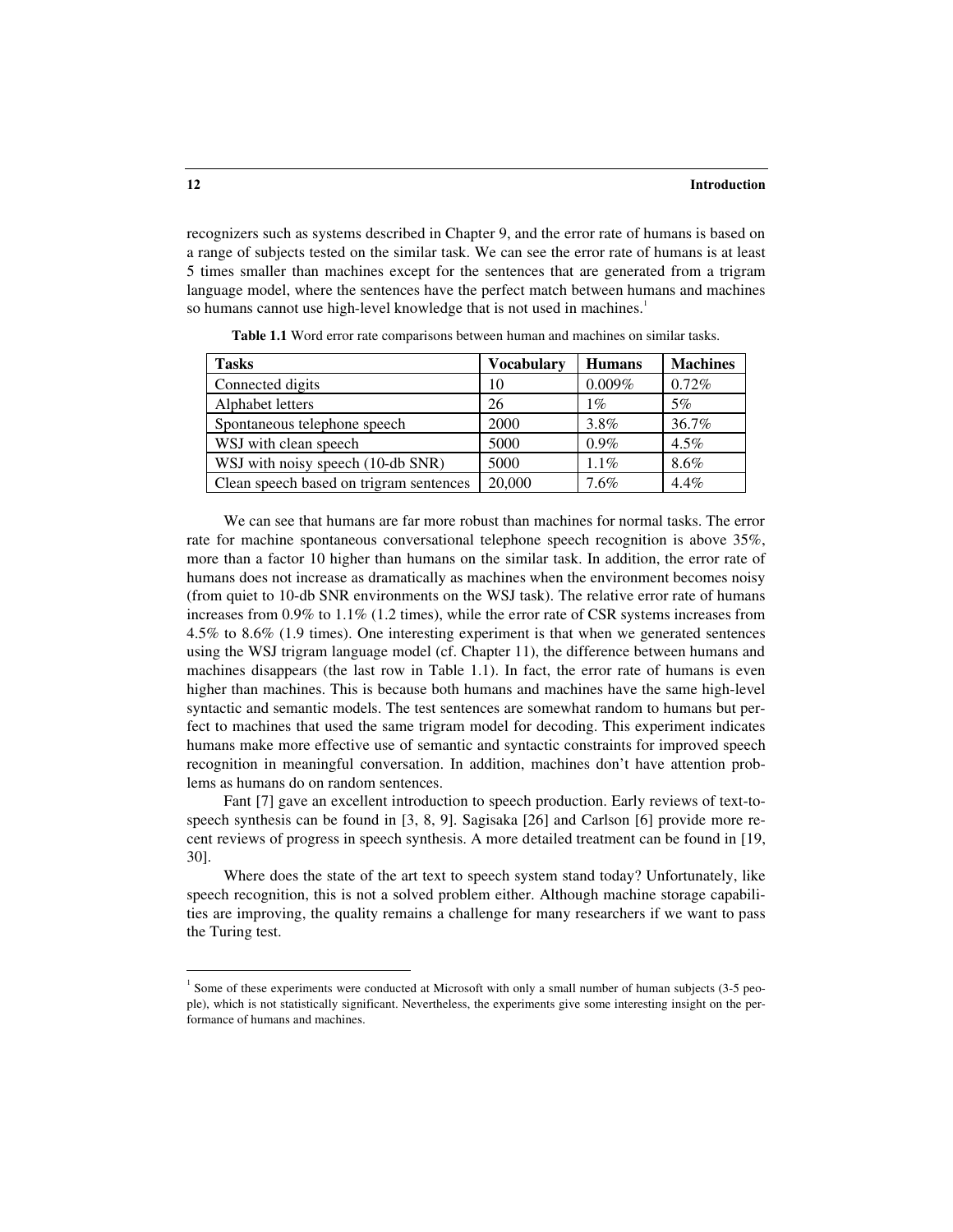#### **Historical Perspective and Further Reading 13**

Spoken language understanding is deeply rooted in speech recognition research. There are a number of good books on spoken language understanding [2, 5, 16]. Manning and Schutze [20] focuses on statistical methods for language understanding. Like Waibel and Lee, Grosz et al. assembled many foundational papers in *Readings in Natural Language Processing* [11]. More recent reviews of progress in spoken language understanding can be found in [25, 28]. Related spoken language interface design issues can be found in [4, 21, 27, 32].

In comparison to speech recognition and text to speech, spoken language understanding is further away from approaching the level of humans, especially for general-purpose spoken language applications.

A number of good conference proceedings and journals report the latest progress in the field. Major results on spoken language processing are presented at the *International Conference on Acoustics, Speech and Signal Processing (ICASSP), International Conference on Spoken Language Processing (ICSLP), Eurospeech Conference,* the *DARPA Speech and Human Language Technology Workshops,* and many workshops organized by the *European Speech Communications Associations (ESCA*) and *IEEE Signal Processing Society*. Journals include *IEEE Transactions on Speech and Audio Pro*c*essing, IEEE Transactions on Pattern Analysis and Machine Intelligence (PAMI), Computer Speech and Language, Speech Communication,* and *Journal of Acoustical Society of America (JASA).* Research results can also be found at computational linguistics conferences such as the *Association for Computational Linguistics (ACL), International Conference on Computational Linguistics (COLING),* and *Applied Natural Language Processing (ANLP)*. The journals *Computational Linguistics* and *Natural Language Engineering* cover both theoretical and practical applications of language research. *Speech Recognition Update* published by TMA Associates is an excellent industry newsletter on spoken language applications.

#### **REFERENCES**

- [1] Acero, A., *Acoustical and Environmental Robustness in Automatic Speech Recognition*, 1993, Boston, MA, Kluwer Academic Publishers.
- [2] Allen, J., *Natural Language Understanding*, 2nd ed., 1995, Menlo Park, CA, The Benjamin/Cummings Publishing Company.
- [3] Allen, J., M.S. Hunnicutt, and D.H. Klatt, *From Text to Speech: The MITalk System*, 1987, Cambridge, UK, University Press.
- [4] Balentine, B., and D. Morgan, *How to Build a Speech Recognition Application*, 1999, Enterprise Integration Group.
- [5] Bernsen, N., H. Dybkjar, and L. Dybkjar, *Designing Interactive Speech Systems*, 1998, Springer.
- [6] Carlson, R., "Models of Speech Synthesis" in *Voice Communications Between Humans and Machines. National Academy of Sciences*, D.B. Roe and J.G. Wilpon, eds., 1994, Washington, D.C., National Academy of Sciences.
- [7] Fant, G., *Acoustic Theory of Speech Production*, 1970, The Hague, NL, Mouton.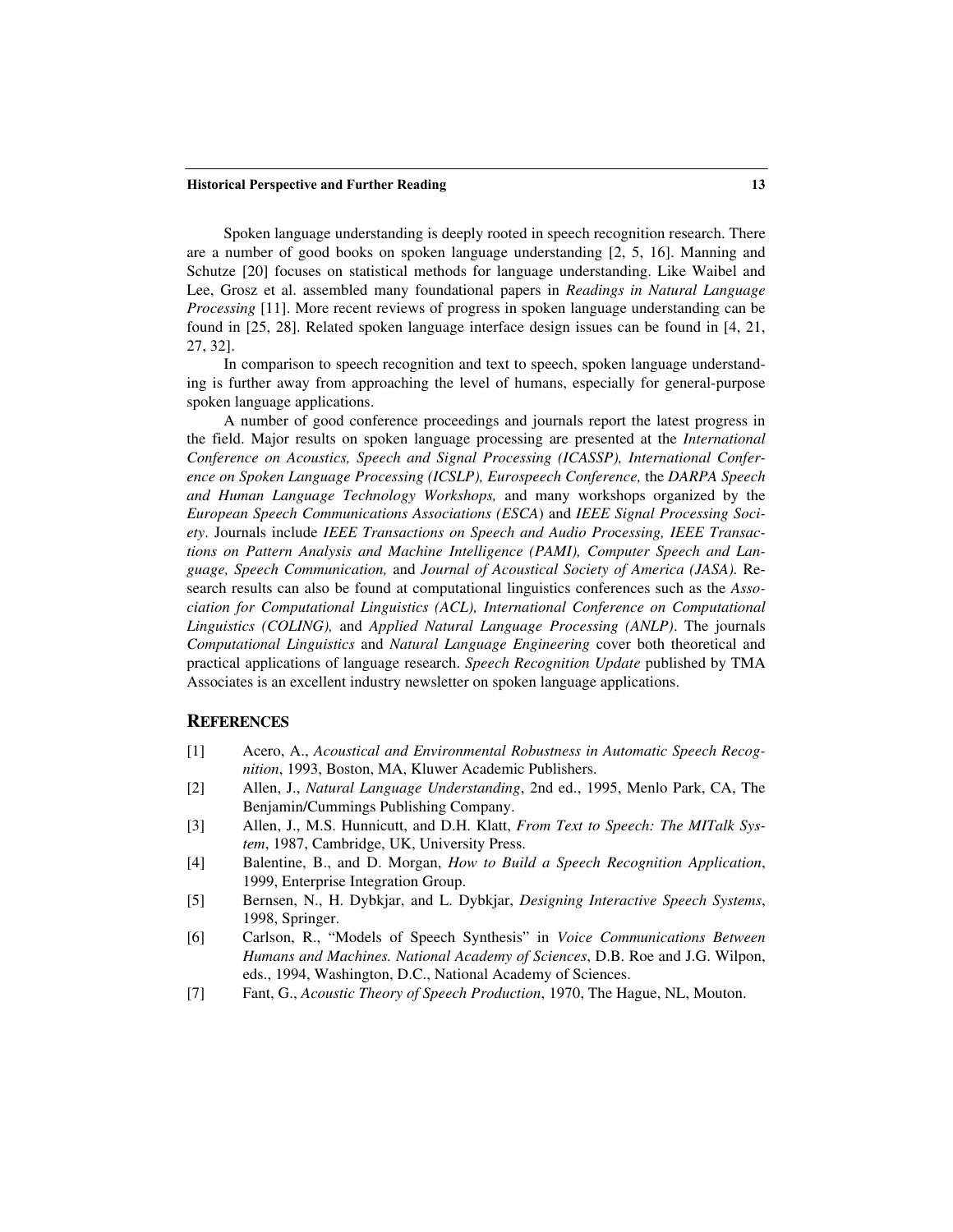- [8] Flanagan, J., *Speech Analysis Synthesis and Perception*, 1972, New York, Springer-Verlag.
- [9] Flanagan, J., "Voices Of Men And Machines," *Journal of Acoustical Society of America*, 1972, **51**, p. 1375.
- [10] Gold, B. and N. Morgan, *Speech and Audio Signal Processing: Processing and Perception of Speech and Music*, 2000, John Wiley and Sons.
- [11] Grosz, B., F.S. Jones, and B.L. Webber, *Readings in Natural Language Processing*, 1986, Los Altos, CA, Morgan Kaufmann.
- [12] Huang, X., *et al.*, "From Sphinx-II to Whisper Make Speech Recognition Usable" in *Automatic Speech and Speaker Recognition*, C.H. Lee, F.K. Soong, and K.K. Paliwal, eds. 1996, Norwell, MA, Kluwer Academic Publishers.
- [13] Huang, X.D., Y. Ariki, and M.A. Jack, *Hidden Markov Models for Speech Recognition*, 1990, Edinburgh, U.K., Edinburgh University Press.
- [14] Hyde, S.R., "Automatic Speech Recognition: Literature, Survey, and Discussion" in *Human Communication, A Unified Approach*, E.E. David and P.B. Denes, eds. 1972, New York, McGraw Hill.
- [15] Jelinek, F., *Statistical Methods for Speech Recognition*, Language, Speech, and Communication, 1998, Cambridge, MA, MIT Press.
- [16] Jurafsky, D. and J. Martin, *Speech and Language Processing: An Introduction to Natural Language Processing, Computational Linguistics, and Speech Recognition*, 2000, Upper Saddle River, NJ, Prentice Hall.
- [17] Klatt, D., "Review of the ARPA Speech Understanding Project," *Journal of Acoustical Society of America*, 1977, **62**(6), pp. 1324-1366.
- [18] Klatt, D., "Review of Text-to-Speech Conversion for English," *Journal of Acoustical Society of America*, 1987, **82**, pp. 737-793.
- [19] Kleijn, W.B. and K.K. Paliwal, *Speech Coding and Synthesis*, 1995, Amsterdam, Netherlands, Elsevier.
- [20] Manning, C. and H. Schutze, *Foundations of Statistical Natural Language Processing*, 1999, MIT Press, Cambridge, USA.
- [21] Markowitz, J., *Using Speech Recognition*, 1996, Prentice Hall.
- [22] Mori, R.D., *Spoken Dialogues with Computers*, 1998, London, UK, Academic Press.
- [23] Rabiner, L.R. and B.H. Juang, *Fundamentals of Speech Recognition*, May, 1993, Prentice-Hall.
- [24] Reddy, D.R., "Speech Recognition by Machine: A Review," *IEEE Proc.*, 1976, **64**(4), pp. 502-531.
- [25] Sadek, D. and R.D. Mori, "Dialogue Systems" in *Spoken Dialogues with Computers*, R.D. Mori, Editor 1998, London, UK, pp. 523-561, Academic Press.
- [26] Sagisaka, Y., "Speech Synthesis from Text," *IEEE Communication Magazine*, 1990(1).
- [27] Schmandt, C., *Voice Communication with Computers*, 1994, New York, NY, Van Nostrand Reinhold.